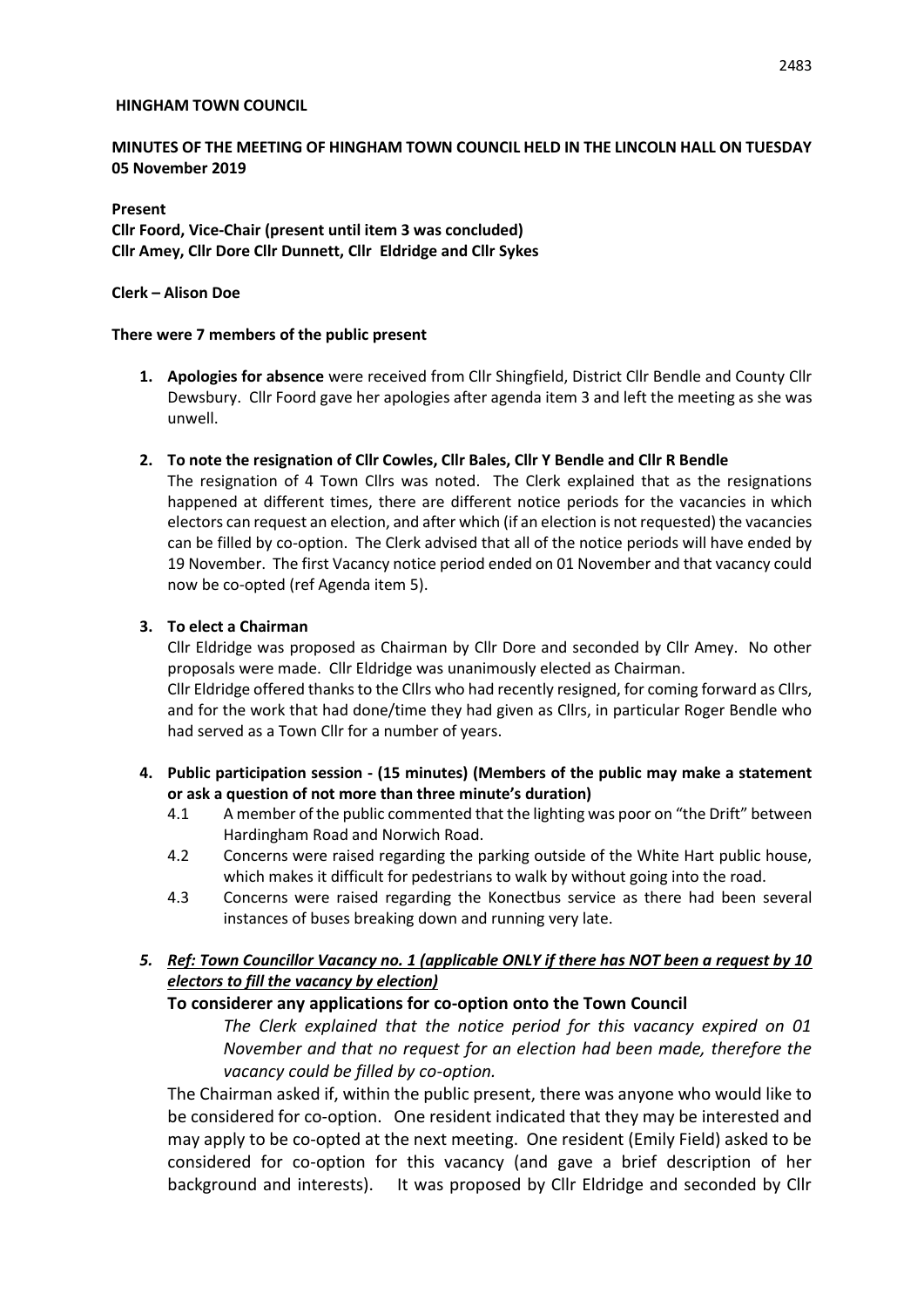Sykes that Emily Field be co-opted. A vote was taken and it was agreed to co-opt Emily onto the Town Council.

The Clerk explained that Emily would take office at the next meeting (03 December 20119).

**6. Declarations of interests with regard to items on the agenda and to consider requests for dispensations**

There were no declarations of interest with regard to agenda items.

**7. To agree a Chairman to preside over any agenda items of this meeting, if both the Chairman and Vice Chair are unable to preside due to (agenda item 1) Apologies for absence and /or (agenda item 6) Declarations of interests**

Cllr Eldridge advised that he could chair all agenda items.

## **8. Accuracy of the Minutes of the Town Council meeting of 01 October 2019**

Cllr Sykes asked for the minutes to be amended to include that she had given her apologies for the meeting on 01 October 2019. This was agreed and the minutes were signed (as amended) by the Chairman.

**9. Matters arising from the Minutes of 01 October 2019 (written Clerks report circulated prior to the meeting - See Appendix A)**

The Clerk apologised that she was behind on her work load due to being unwell. Further to the Clerks report, Cllr Dore advised that she had spoken to the engineers who had attended to clean the pipework under the Churchyard following the flooding in the car park area, they had advised that there was a blockage in a swan-neck in the pipework.

### **10. Working party reports**

There had been no working party meetings and therefore were no working party reports.

### **11. Reports from representatives on external bodies**

Cllr Eldridge reported that the CAB had funding to enable them to provide specialist debt and universal credit advice.

### **12. General Correspondence (information/circulars etc)**

**12.1 Norfolk Fire and Rescue Service's draft Integrated Risk Management Plan (IRMP) for 2020-2023. – consultation**

It was agreed to include this on the agenda for the meeting on 03 December 2019, to enable a Town Council response to be submitted by the deadline of midnight on Tuesday 10 December 2019.

- **12.2 Broadland and South Norfolk Business Awards**
- **12.3 Norfolk Constabulary - HINGHAM, DEOPHAM & WICKLEWOOD Newsletter**
- **12.4 South Norfolk Council, Annual Rough Sleeper Estimate - November 2019**
- **12.5 South Norfolk Help hub bulletin**
- **12.6 South Norfolk Council - Parish Precept Setting Guide 2020/21**
- **12.7 Latest scam and rogue trader alerts from Norfolk County Council Trading Standards**
- **12.8 NorfolkALC - Digging up Norfolk**
- **12.9 Norfolk County Council – Budget Consultation (**available on the NCC Website – end date 10 December 2019**)**
- **13. Correspondence (not for public inspection) as addressed directly to Hingham Town Council (from residents etc.) None**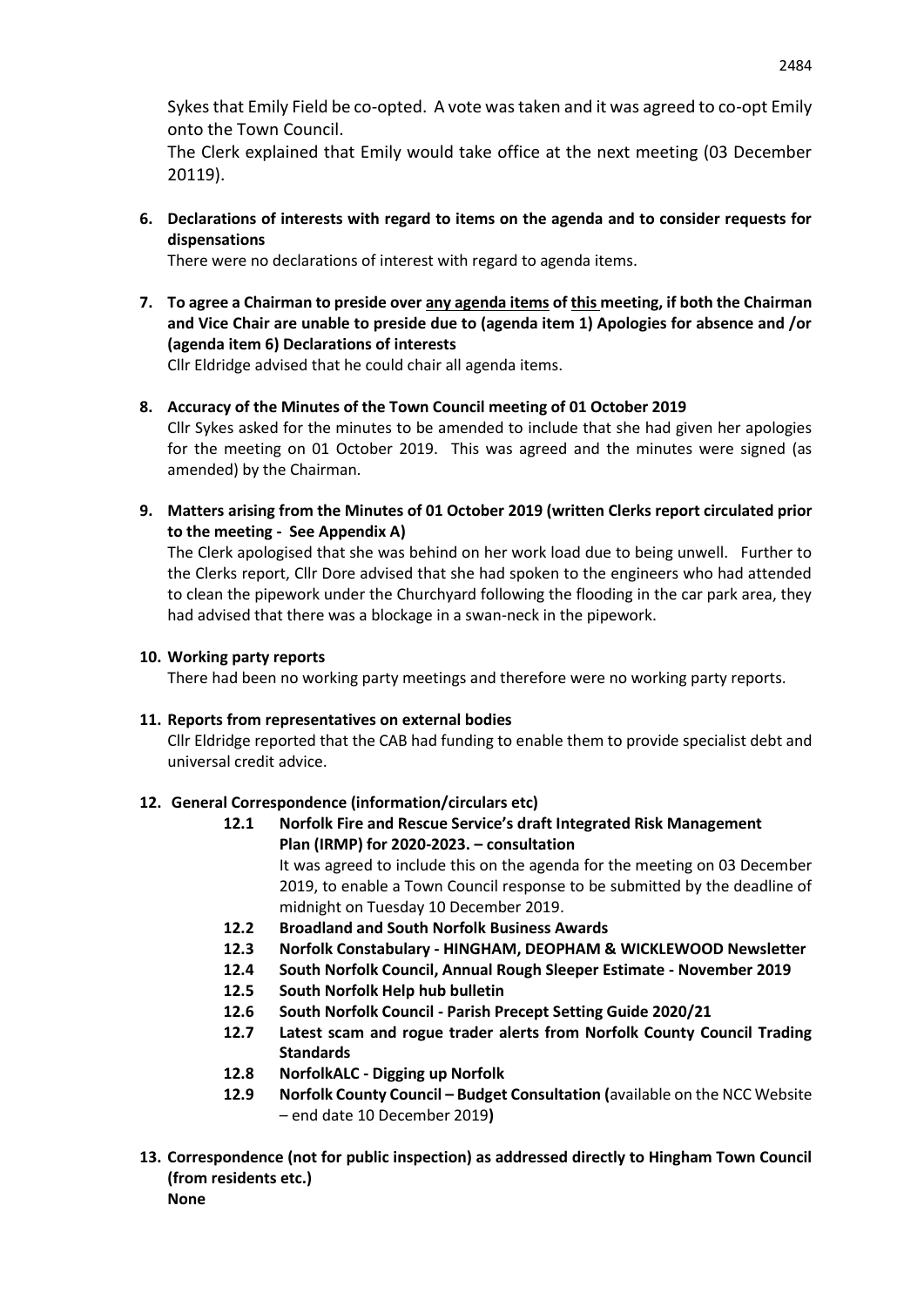**14. To discuss and agree any required responses/actions in relation to any item(s) of correspondence** 

**None –** other than to note if anyone was aware of any rough sleepers on the evening of the 13th November into the morning of the 14th November 2019.

#### **15. District Councillor's report**

District Cllr Bendle had sent her apologies as she was unable to attend the meeting.

#### **16. County Councillor's report**

County Cllr Dewsbury had sent her apologies as she was unable to attend the meeting.

### **17. Planning Decisions**

- 17.1 2019/1990 Discharge of condition 11 of planning permission 2017/2330 surface water for Plot 1 only Engineering Works Watton Road Hingham Norfolk NR9 4NN - Approved
- 17.2 2019/1881 Drop kerb to provide vehicle access to property, new parking spaces and turning area to allow clear entry/exit. 25 Norwich Road Hingham NR9 4LS - Approval with Conditions
- 17.3 2019/0827 Residential development of 5 single storey dwellinghouses. Land South Of Watton Road Hingham Norfolk - Refusal

### **18. Planning Applications (as notified by SNC for consultation)**

- **18.1 2019/2142 - Two storey extension to rear of property 7 Low Road Hingham Norfolk NR9 4NG** It was proposed and agreed to recommend that the application be approved.
- 19. *(other planning applications where the Town Council is not a consultee for information only) 19.1 2019/2062 Beech tree, reduce the branches over hanging out-building from 6m to 4m to clear the roof by 2 meters. Quorn House 10 Market Place Hingham NR9 4AF*

### **(ITEMS 20 – 22 FINANCE)**

- **20. Reminder of the date of the next Finance Committee meeting 19 November 2019** Noted.
- **21. To note the receipt of the remittance advice for "payment made to Hingham Town Council – Community Infrastructure Levy payment £126.78** Noted.
- **22. To approve Accounts for Payment (as below and any additional invoices received)** The Clerk confirmed that there were no additional invoices, the accounts for payment were agreed as below and the cheques were signed.

|               | ACCOUNTS FOR PAYMENT 05 NOVEMBER 2019 |              |  |              |                           | VAT  |
|---------------|---------------------------------------|--------------|--|--------------|---------------------------|------|
| cheque number |                                       | <b>TOTAL</b> |  | <b>PAYEE</b> | <b>DETAILS</b>            |      |
| 103997        |                                       | 898.74       |  | D Ramm       | WAGES (5wk £879.36)       |      |
|               |                                       |              |  |              | cleaning products (14.40) | 2.40 |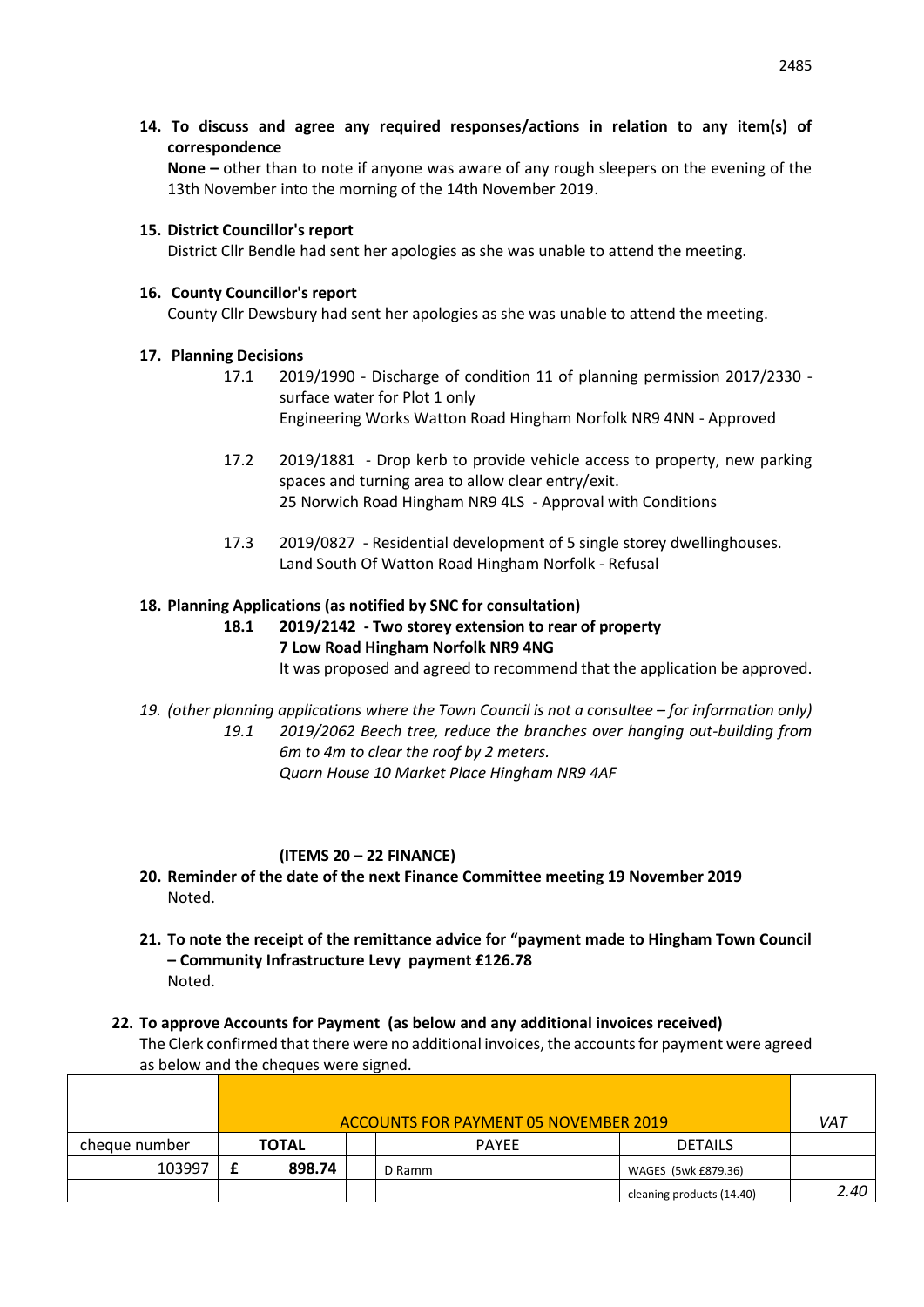|              |   |          |                                  | binbags $(4.98)$           | 0.83   |
|--------------|---|----------|----------------------------------|----------------------------|--------|
| 103998       | £ | 871.44   | A Doe                            | WAGES (871.44)             |        |
| direct debit | £ | 66.09    | NEST (D/DEBIT)                   | <b>PENSION</b>             |        |
| 103999       | £ | 617.77   | <b>EON</b>                       | <b>STREET LIGHT ENERGY</b> | 102.96 |
| 104000       | £ | 240.00   | Cozens UK Ltd                    | LIGHTING MAINTENANCE       | 40.00  |
| 104001       | £ | 438.00   | RAVENCROFT TREE SERVICES LIMITED | <b>TREE SURVEY</b>         | 73.00  |
| 104002       | £ | 36.50    | <b>EDF ENERGY</b>                | <b>TOILETS</b>             | 1.74   |
| 104003       | £ | 60.00    | <b>HINGHAM PCC</b>               | CHURCHYARD LIGHTING        |        |
| 104004       | £ | 80.00    | <b>GREAT HOCKHAM CHRISTMAS</b>   | <b>CHRISTMAS TREE</b>      |        |
| 104005       | £ | 4.19     | <b>FIRST COPY</b>                | <b>METERED PRINTING</b>    | 0.70   |
| 104006       | £ | 177.06   | <b>ROADWARE</b>                  | <b>GRITBIN</b>             | 29.51  |
| 104007       | £ | 100.00   | LINCOLN HALL SOCIAL CENTRE       | <b>HALL HIRE</b>           |        |
|              |   |          |                                  |                            |        |
|              | £ | 3,589.79 | <b>TOTAL</b>                     | <b>TOTAL VAT</b>           | 251.14 |
|              |   |          |                                  |                            |        |

### **23. To nominate a Town Council representative on the Hingham Playing Field Association Committee**

The Clerk advised that any appointment of a representative on the HPFA Committee would be until May 2020, when such appointments are reviewed. There were no volunteers to be a representative on the HPFA committee. The Clerk advised that she had asked for the agendas for the HPFA meetings to be sent to her and will send these round to Cllrs, in the hope that someone may be able to attend the meeting, on an ad hoc basis to then report back to the Town Council. Cllr Dore advised that attending the HPFA committee meetings on this basis would be only as an observer, as a named representative was also required to be a trustee to be able to sit on the HPFA committee.

#### **24. To discuss/agree the arrangements for the Bank Mandate/cheque signatories**

As Yvonne Bendle had resigned from the Council, and Cllr Foord had not returned the required forms, the bank mandate could not be changed as previously agreed. Cllr Shingfield and Cllr Amey had agreed (prior to the meeting) to become a cheque signatory, this was agreed. The Clerk will ask Cllr Foord if she still is agreeable to being a cheque signatory. New mandate forms will be arranged.

#### **25. To agree 2 new members to stand on the Finance Committee**

The Clerk advised that the resignation from the Town Council of Cllr Bales and Cllr Y Bendle had left the Finance Committee with only 3 members, it was also explained that membership to the Finance Committee would be re considered at the Town Council meeting in May 2020. There are 2 Finance Committee meetings scheduled, on 19 November 2019 and in March 2020 (date to be confirmed).

Cllr Dunnett and Cllr Sykes volunteered to stand as members of the Finance Committee. This was agreed.

#### **26. To discuss (and agree any actions regarding) the change of route for the number 3 bus.**

Cllr Eldridge advised that the changes to the route of the No.3 bus, has meant that parts of the Earlham Road in Norwich are now not included in the route, including the Roman Catholic Cathedral. He went on to say that there was now no Konectbus access to the Earlham Road beyond the University and access is now only possible by changing buses in the city centre. In addition to this there is no coverage from the Earlham Road to the Hospital on a Sunday. It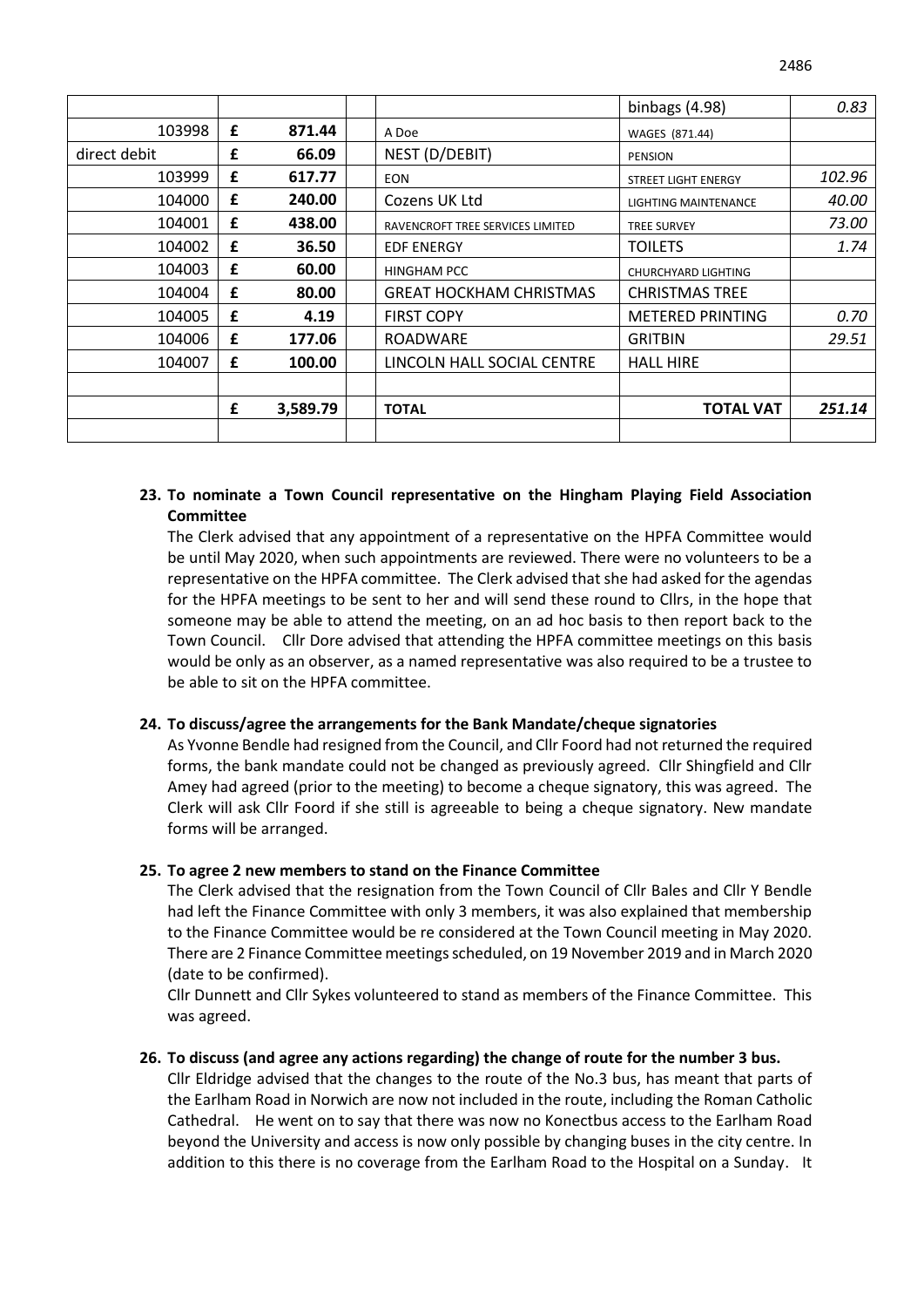was agreed to write to Konectbus regarding concerns over changes to the bus route and regarding the issues raised by the resident in public participation.

#### **27. To discuss and agree a response to the Norfolk County Council proposals regarding the resiting of the bus stop on Norwich Road**

It was noted that the Highway Engineer had advised that the new position for the bus stop on Norwich Road (moving it from its current position adjacent to the pedestrian island to a more easterly position on Norwich Road) outside number 11, was the only possible location. The fire service had objected to it being located to an alternative location (west of Ringers Lane). Concerns were raised that vehicles other than the bus, park in close proximity to the pedestrian island, therefore causing drivers to overtake on the wrong side of the road/pedestrian island. It was agreed to write to Norfolk County Council highways and Count Cllr Dewsbury to request that the pedestrian island be protected with road marking to indicate no parking within the vicinity.

#### **28. To discuss (and agree and actions regarding) the tree survey, and other requests for tree work to be carried out in the Churchyard.**

A copy of the tree survey was forwarded to all Cllrs prior to the meeting. The Clerk advised that she was still trying to resolve the issue of the uncompleted work with the contractor employed to undertake work based on a previous tree survey, and had asked that the items left incomplete be completed or a refund given.

The Clerk confirmed that an application had been made and permission granted by South Norfolk Council to reduce T1 (small leaf lime) in the Church yard to 6m, Rev. Reed had not confirmed permission from the PCC.

The PCC had requested that the Yew trees along the driveway be further reduced (but initially trimmed to make access easier for funeral vehicles and the porta loo collection lorry).

A resident had previously requested that 2 trees in the churchyard be reduced as they overshadow the resident's garden. The Clerk advised that she had discussed this with the arboriculturist, who had recommended that the trees be left alone, being that they are both healthy specimens and that the taller evergreen tree would be aesthetically impaired if it was reduced, the holly if it was reduced would regenerate.

It was agreed to write to the PCC to ask their point of view regarding the trees.

The survey also highlighted works required in the cemetery and that T8 in the playing field car park may be unsuitable for retention within 5 years. It was agreed to write to the Hingham Playing Field Association to consult with them regarding the removal of the tree (and planting a replacement), this tree is not subject to a tree preservation order.

The Clerk will make the relevant applications to South Norfolk Council for tree work required where trees are subject to Tree Protection Orders and/or in the Conservation Area.

#### **29. To receive/ discuss any feedback from the Open Evening, Tuesday 15 October 2019**

The Clerk advised that she had received positive responses and thanks from serval organisations who had attended, and attracted new members and volunteers, and that she had also met new residents to Hingham at the open evening.

The Clerk was thanked for organising the event.

**30. To discuss the request by Hingham Santa's Grotto Committee to erect the Grotto and Santa's Cabin on the Fairland on Saturday 30th November 2019.**

It was agreed to permit the Santa's grotto on the Fairland for the festive period.

**31. Proposal to ask Hingham Primary school if the children could make decorations for the Town Christmas tree and to provide some materials funded from the Events fund**

The Clerk advised that decorating the tree with Christmas decorations made by the children had received positive responses from residents and was a nice way to "include" the children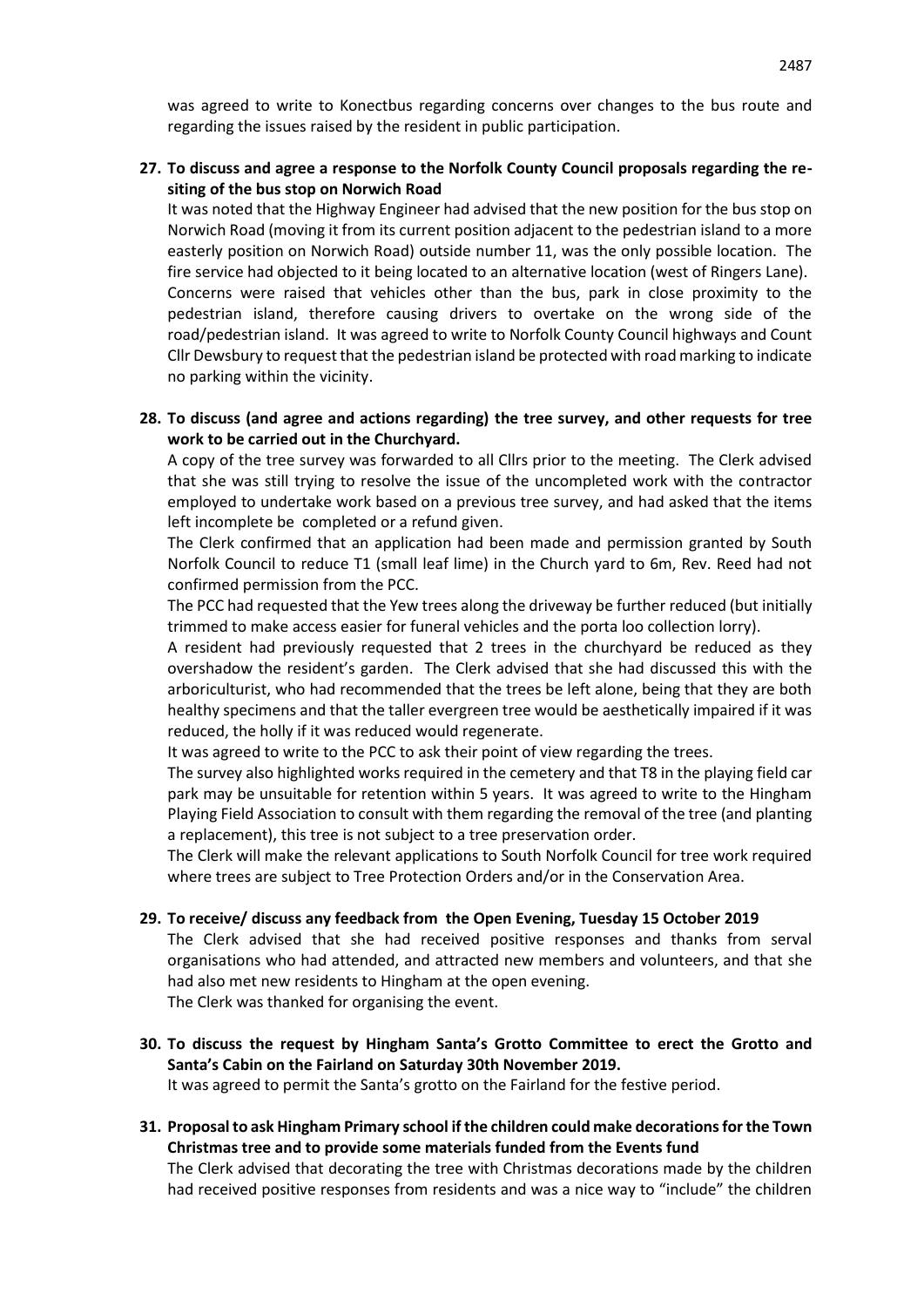in the Town's festive arrangements. The Clerk advised that last year she organised craft materials to the value of approximately £50. It was agreed to supply materials (from the Events fund) for the children to make decorations again this year.

### **32. To discuss the arrangements for the remembrance wreath laying**

Cllr Dunnett agreed to attend and represent the Town Council at the wreath laying ceremony. Cllr Eldridge apologised for being unable to attend as Chairman, as he had a prior engagement.

### **33. To propose items for the next agenda (meeting date 03 December 2019)**

33.1 Ref agenda item 12.1 Norfolk Fire and Rescue Service's draft Integrated Risk Management Plan (IRMP) for 2020-2023. – consultation

It was agreed to include this on the agenda for the meeting on 03 December 2019, to enable a Town Council response to be submitted by the deadline of midnight on Tuesday 10 December 2019.

33.2 Cllr Dore proposed that items relating to footway lighting be included on the next agenda.

To undertake a street light condition survey, and to take steps to replace the current footway lighting with LED lighting.

The Clerk advised that she needs a definitive list of the footway lighting as the current plan has columns missing.

- 33.3 Cllr Amey requested that the provision of training for Cllrs be on the next agenda. The Clerk advised that previous training was organised as group training as sending Cllrs to individual training sessions is expensive. It was suggested that the Clerk could provide some basic training.
- **34. 'Exclusion of the Press and Public under the Public Bodies (Admission to Meetings) Act 1960 to discuss the following matters:'**

*The following agenda item contains personal and commercially sensitive information and is therefore confidential* 

It was agreed to ask the public to leave the meeting.

### **35. To discuss and review staff wages**

The Clerk explained that the Local Government Pay Scale had been changed, a copy of the new Pay Scales were provided to Cllrs prior to the meeting.

The Handyman/Gardener role is linked to the LGA Pay Scale. The Council agreed to award an incremental increase of one scale point. The Handyman/Gardener has been at Scale Point 11. Under the new Scale Point system, old Scale Point 11 now becomes Scale Point 3, and therefore the incremental pay rise means that the new scale point for the Gardener/Handyman is Scale Point 4.

The role of Cleaner is not linked to the LGA Pay Scales, it was agreed to award a pay rise for the Cleaner, and for the pay to be at the same hourly rate as the Handyman/Gardener.

The Clerk has been on Scale Point 29, which became Scale Point 23 under the new Scale Point system. It was agreed to award the Clerk an incremental pay rise of one Scale Point to Scale Point 24.

All pay increases are to be backdated to April 2019.

### **36. To discuss the quotation/requested arrangements with regard to the repairs to the church wall (Attleborough Road)**

The Clerk advised that she had met with the builder in August who had advised that he would schedule in the work to take down the damaged part of the wall (from the church car park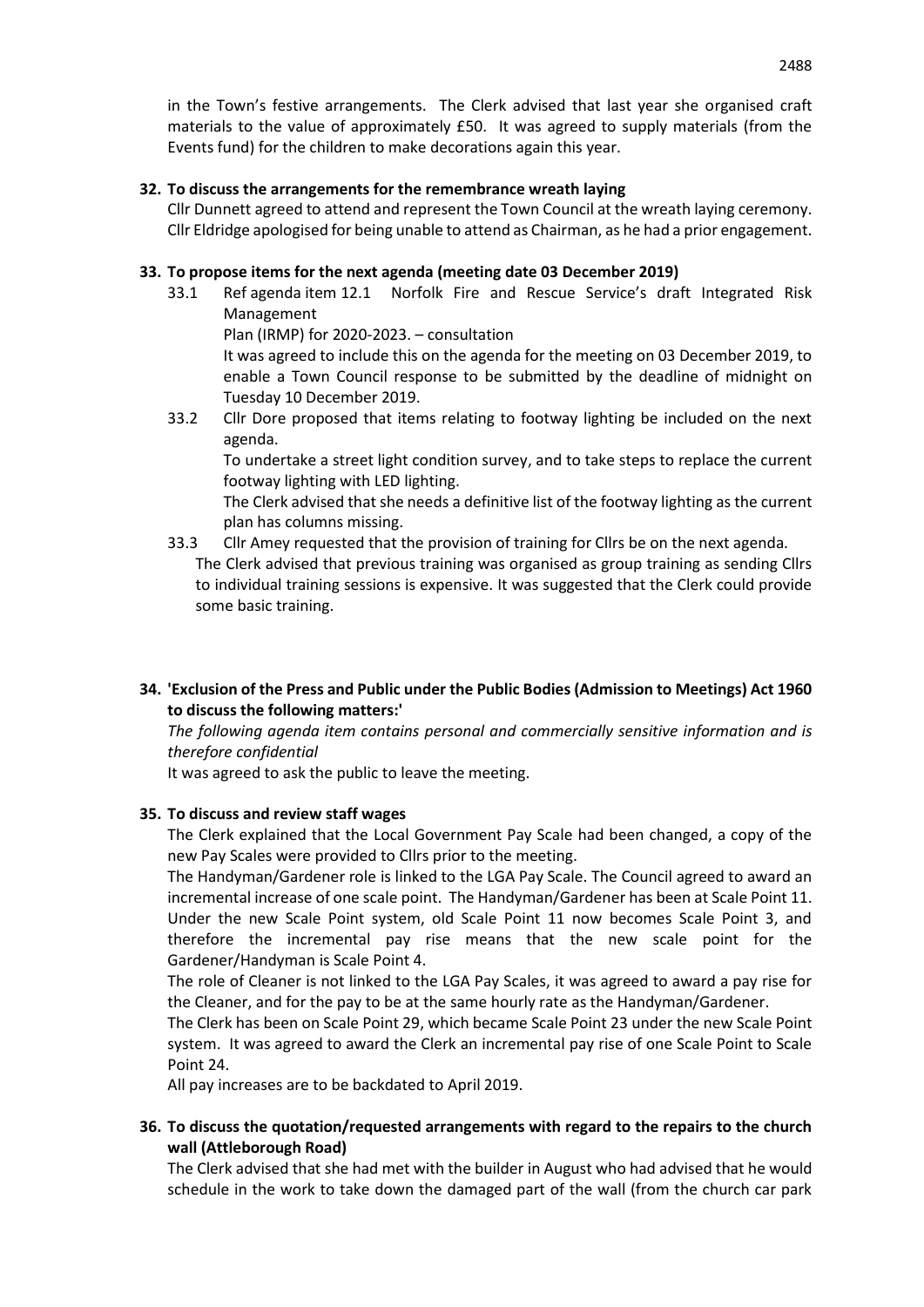area) over the coming months while he was working in Hingham. However this had not yet been done, the Clerk also advised that it had become evident that the job was greater than originally anticipated. The builder was now requesting a deposit before undertaking the work to dismantle the wall. The Clerk has asked the builder for an updated quote, for 1) taking down the wall, including how much deposit he required and 2) to rebuild the wall. The quotation had not yet been provided. Cllrs are to make enquiries with their contact to see if an alternative arrangement can be made. The Clerk is to seek advice from the PCC regarding the possible need for a faculty. It was queried as to whether an alternative to a wall (such as hedging) could be used instead of rebuilding the wall.

The meeting ended at 9.25pm

Signed………………………………………………………………. Chairman 03 December 2019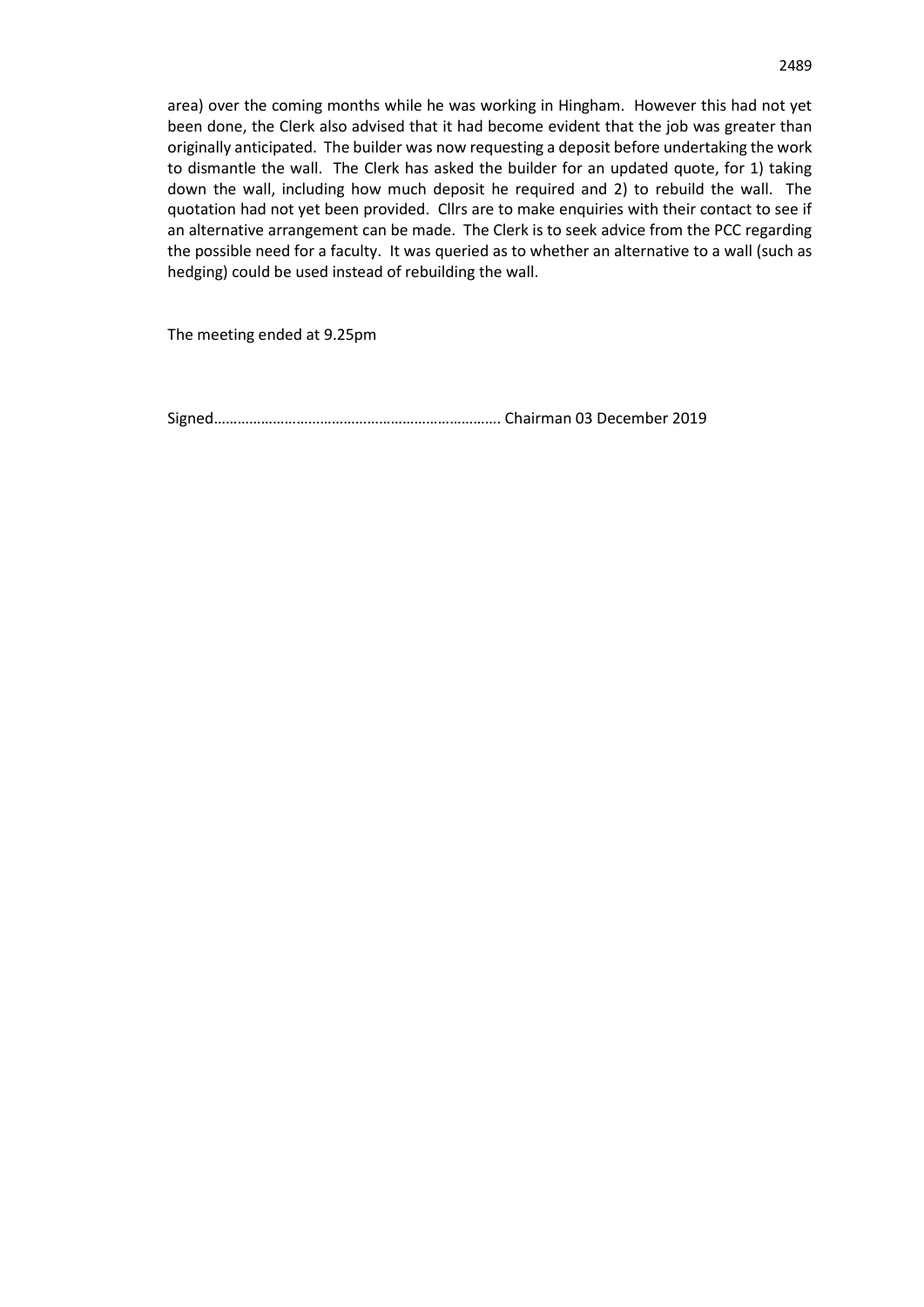# **Clerks Report for 05.11. 2019**

Apologies for the Clerk being behind on actions due to being unwell.

| <b>MIN</b>                                                                                                                                                                                                                                                                                                                                                                                                                                 | Update                                                                                                                                                                                                                                                                                                                                                                                                                                                 |  |  |  |  |  |
|--------------------------------------------------------------------------------------------------------------------------------------------------------------------------------------------------------------------------------------------------------------------------------------------------------------------------------------------------------------------------------------------------------------------------------------------|--------------------------------------------------------------------------------------------------------------------------------------------------------------------------------------------------------------------------------------------------------------------------------------------------------------------------------------------------------------------------------------------------------------------------------------------------------|--|--|--|--|--|
|                                                                                                                                                                                                                                                                                                                                                                                                                                            | Matters Arising From the minutes of the meeting on 01.10.19                                                                                                                                                                                                                                                                                                                                                                                            |  |  |  |  |  |
| 26                                                                                                                                                                                                                                                                                                                                                                                                                                         | A new grit bin for Church Street has been ordered, the damaged grit bin has been emptied and needs<br>removing.                                                                                                                                                                                                                                                                                                                                        |  |  |  |  |  |
| 27                                                                                                                                                                                                                                                                                                                                                                                                                                         | The grass cutting contractor has confirmed acceptance of the extended contract for a further 2 years.                                                                                                                                                                                                                                                                                                                                                  |  |  |  |  |  |
| 28                                                                                                                                                                                                                                                                                                                                                                                                                                         | Renumbering of Street Lights - the Clerk has advised the contractor that a quotation is required, but a<br>definitive list of HTC footway columns is needed first                                                                                                                                                                                                                                                                                      |  |  |  |  |  |
| 31                                                                                                                                                                                                                                                                                                                                                                                                                                         | Confirmation has been received from the insurance company's solicitor that they have been instructed to act<br>on behalf of the Council.                                                                                                                                                                                                                                                                                                               |  |  |  |  |  |
|                                                                                                                                                                                                                                                                                                                                                                                                                                            | <b>Other Updates</b>                                                                                                                                                                                                                                                                                                                                                                                                                                   |  |  |  |  |  |
| During the flooding on 06 October, the Clerk telephoned Anglian Water regarding the flooding at the Church carpark.<br>Anglian Water were unable to attend immediately due to attending flooded houses. Anglian Water telephoned the<br>Clerk several times during the following days and advised that they would clean the pipework again under the<br>churchyard. A resident has advised that Anglian Water have since attended the site |                                                                                                                                                                                                                                                                                                                                                                                                                                                        |  |  |  |  |  |
| The Clerk has agreed to decorate a church window again this year on behalf of the Town Council - this year's window<br>will be "the three wise men bearing gifts of gold, frankincense and myrrh"                                                                                                                                                                                                                                          |                                                                                                                                                                                                                                                                                                                                                                                                                                                        |  |  |  |  |  |
| Church Clock - advice /quotations will be sought when the Clerk is fit enough to access the clock room.                                                                                                                                                                                                                                                                                                                                    |                                                                                                                                                                                                                                                                                                                                                                                                                                                        |  |  |  |  |  |
| Market Place Payphone – complaint letters to BT, SNC and OFCOM have been drafted – and will be sent when the Clerk<br>is happy with the content. $-$ to be sent this week -                                                                                                                                                                                                                                                                |                                                                                                                                                                                                                                                                                                                                                                                                                                                        |  |  |  |  |  |
| Parish Partnership bid - the bid will be written to be agreed by the Council (03 December) in time for its submission to<br><b>NCC</b>                                                                                                                                                                                                                                                                                                     |                                                                                                                                                                                                                                                                                                                                                                                                                                                        |  |  |  |  |  |
| Talley Alley light - A meeting with the lighting contractor to discuss possible solutions will be arranged                                                                                                                                                                                                                                                                                                                                 |                                                                                                                                                                                                                                                                                                                                                                                                                                                        |  |  |  |  |  |
|                                                                                                                                                                                                                                                                                                                                                                                                                                            | Staff/Cllr communication/relationship protocol to be drafted                                                                                                                                                                                                                                                                                                                                                                                           |  |  |  |  |  |
| Skate Park surface repairs - the Clerk has spoken with a ground maintenance officer from a local company who has<br>advised that the surface joins could be "banded". Enquiries to be made with contractors as to feasibility and cost of<br>this suggestion                                                                                                                                                                               |                                                                                                                                                                                                                                                                                                                                                                                                                                                        |  |  |  |  |  |
| Risk Assessment - improvements to and new draft to be finalised                                                                                                                                                                                                                                                                                                                                                                            |                                                                                                                                                                                                                                                                                                                                                                                                                                                        |  |  |  |  |  |
| Communications Policy to be finalised                                                                                                                                                                                                                                                                                                                                                                                                      |                                                                                                                                                                                                                                                                                                                                                                                                                                                        |  |  |  |  |  |
|                                                                                                                                                                                                                                                                                                                                                                                                                                            | Parking on the Fairland grass - letter has been sent to Fairland garage-Cllr Eldridge and the Clerk have assessed the<br>amount of hedge plants required and estimate approximately 100 plants would be needed to cover enough length at<br>double depth planting. Plants have been ordered by Cllr Dore (tree warden) via SNC.<br>The Clerk roped off the entrance to the Fairland green on 06 October, due to large amounts of standing water on the |  |  |  |  |  |
|                                                                                                                                                                                                                                                                                                                                                                                                                                            | grass and the area having already sustained damage from vehicles.                                                                                                                                                                                                                                                                                                                                                                                      |  |  |  |  |  |